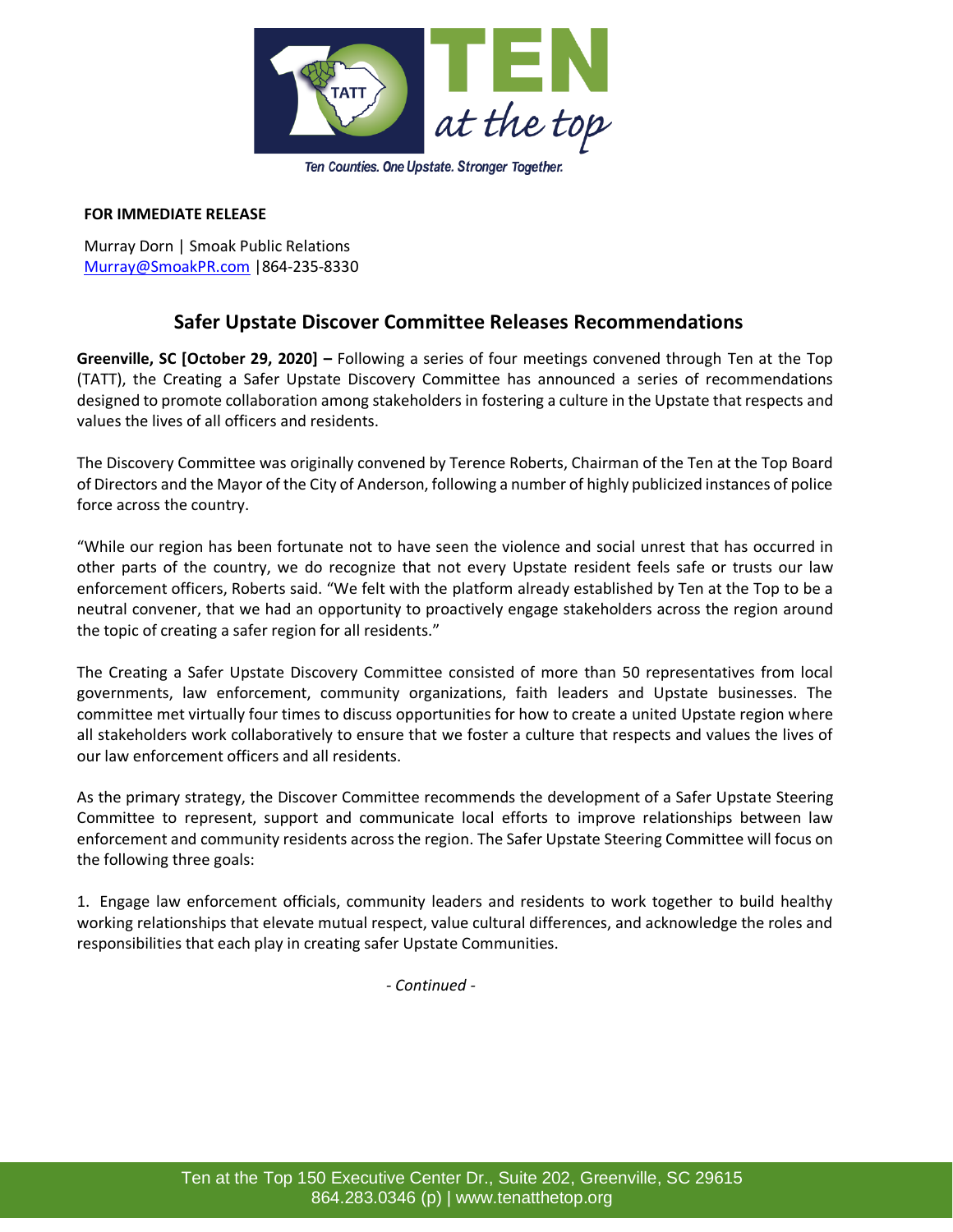

#### Ten Counties. One Upstate. Stronger Together.

2.  Provide regular opportunities for law enforcement and community leaders to convene to proactively discuss community issues and emerging law enforcement topics while exploring approaches that can be implemented across the Upstate Region.

3.  Enhance public trust by identifying, sharing and implementing best practice approaches for developing a sustainable, healthy relationship between law enforcement officials and the greater Upstate Community.

The Steering Committee will be under the leadership of co-chairs Sheriff Rick Clark and Stinson Ferguson. Both Upstate natives, Sheriff Clark has been the sheriff of Pickens county since 2013 while Ferguson is Special Counsel for Haynsworth Sinkler Boyd, P.A. in Greenville.

More information about the Safer Upstate initiative can be found a[t www.tenatthetop.org.](http://www.tenatthetop.org/) Anyone interested in becoming a member of the Safer Upstate Steering Committee is invited to reach out to Justine Allen, TATT Program Manager, at [jallen@tenatthetop.org](mailto:jallen@tenatthetop.org) or 864-283-0346.

### **ABOUT TEN AT THE TOP**

Comprised of public, private and civic leaders from across the ten-county Upstate South Carolina Region, Ten at the Top was created to connect and encourage regional collaboration through data-driven research and regular convening of leaders and citizens to address key issues facing the region. Ten at the Top works with regional partners to foster collaboration and strategic planning to enhance the economic vitality and quality of life for Upstate residents both today and as the region continues to grow. For more information, visit [www.tenatthetop.org.](http://www.tenatthetop.org/)

| <b>First Name</b> | <b>Last Name</b> | Organization                    | <b>Position</b>              |
|-------------------|------------------|---------------------------------|------------------------------|
| Katherine         | Amidon           | Synterra                        | Market Leader, Environmental |
|                   |                  |                                 | Planning                     |
| Bill              | <b>Barnet</b>    | <b>Barnet Development Group</b> | <b>CEO</b>                   |
| Steve             | <b>Brown</b>     | <b>Greenwood County</b>         | Chairman                     |
| Carol             | <b>Burdette</b>  | United Way of Anderson County   | President                    |
| Paul              | Cain             | Oconee County                   | Councilman                   |
| <b>Becky</b>      | Callaham         | Safe Harbor                     | <b>Executive Director</b>    |
| Rick              | Clark            | <b>Pickens County</b>           | Sheriff                      |
| Roy               | Costner          | <b>Pickens County</b>           | Chairman                     |
| Michael           | Cunningham       | AnMed Health                    | <b>Vice President for</b>    |
|                   |                  |                                 | Advancement                  |
| Rick              | Danner           | City of Greer                   | Mayor                        |
| Chandra           | Dillard          | <b>SC House</b>                 | Representative               |
| Sean              | Dogan            | Urban League of the Upstate     | Interim CEO                  |
| Stephanie         | <b>Enders</b>    | Ripple of One                   | <b>Executive Director</b>    |
| David             | Feild            | <b>Colliers International</b>   | <b>Market President</b>      |
| Stinson           | Ferguson         | Haynsworth Sinkler Boyd         | <b>Special Counsel</b>       |
| Santana           | Freeman          | City of Abbeville               | Mayor                        |

### **Creating a Safer Upstate Discovery Committee Members**